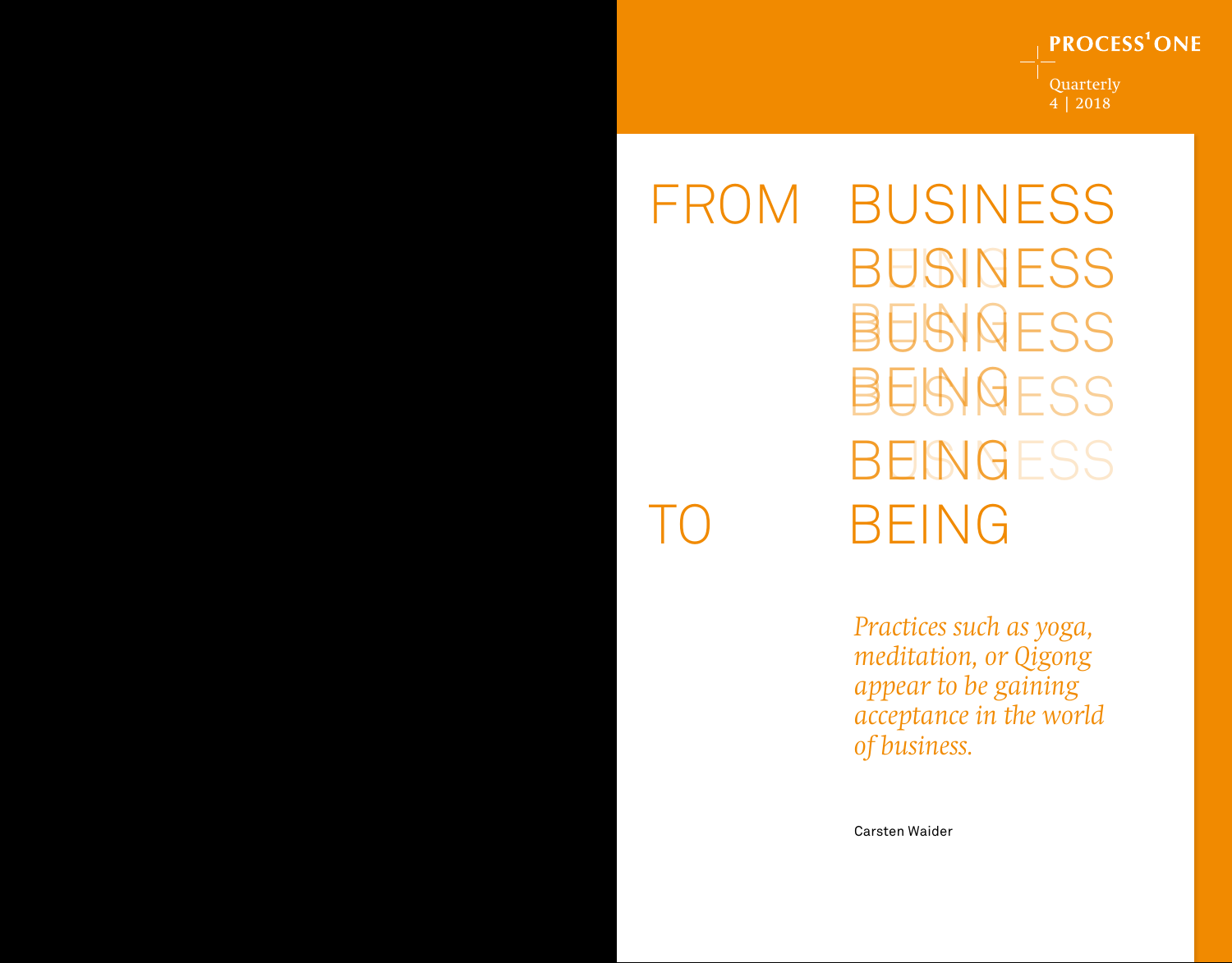### **PROCESS<sup>1</sup>ONE**

**Ouarterly** 4 | 2018

# FROM BUSINESS *to being*

This was the title of a documentary that came out in 2016. This film sheds light on the concept of mindfulness, societal contexts, and the current state of research. Along with interviews with managers who have escaped burnout by leaving their careers behind them, it contains a portrait of the Dalai Lama, the most prominent advocate of the principle of being. The title and the film itself are prime examples of a development that has grown exponentially in the developed industrial nations of the West. Practices such as yoga, meditation or Qigong have long since shaken off their esoterical labels and appear to be gaining more and more acceptance in the business world.

But what point is the title of the film, "from business to being," trying to make? Is this "away from – towards" language a viable concept? What does "being" mean, anyway? Is it merely a coincidence that mindfulness practice is booming while, at the same time, businesses are experimenting with new forms of work organization (i.e. "new work")? Or are they both an expression of an underlying momentum in business and society?

> *Is it merely a coincidence that mindfulness practice is booming while, at the same time, businesses are experimenting with new forms of work organization (i.e. "new work")?*



#### CARSTEN WAIDER

Carsten Waider describes meditation as "inner observation of your personal operating system." He himself meditates practically every day. Meditation enables him to observe the tendency of his mind to dwell either in the past or in the future, and through training, to effect change to such a degree that he spends more time in the here and now  $-$  the only place from where people can become truly effective. He considers it essential to experience this himself every day. Meditation is not about believing in anything or adhering to some dogma.

#### BEING *as counter-concept*

Criticism of capitalism, which places the active, productive "self" above "being," is by no means new. Erich Fromm, for example, published "To Have or to Be?" over 40 years ago, in 1976. Fromm's arguments drew on the great and the wise from across different epochs and cultures: from Laozi to Heidegger, from Thomas Hobbes to Karl Marx.

Today – or so it seems – the principle of being does not need to be justified. Many see it simply as an alternative to the increasing acceleration and complexity of our business and private lives. It is questionable whether this is an active, conscious counter-concept or simply an involuntary shift in us that occurs when we are no longer able or willing in ourselves to keep up with the external pace.

In his most recent book, the forward-looking "Who We Were," Roger Willemsen describes the impact on us of this concentration of stimuli. Never before has looking at people in public – in social situations, on the streets, having fun, doing things, traveling, communicating – so pointedly mirrored the impression that we are all absent, rejecting the here and now, running away from something, in some in-between zone, on the road, nebulized by a cloud of competing attentions.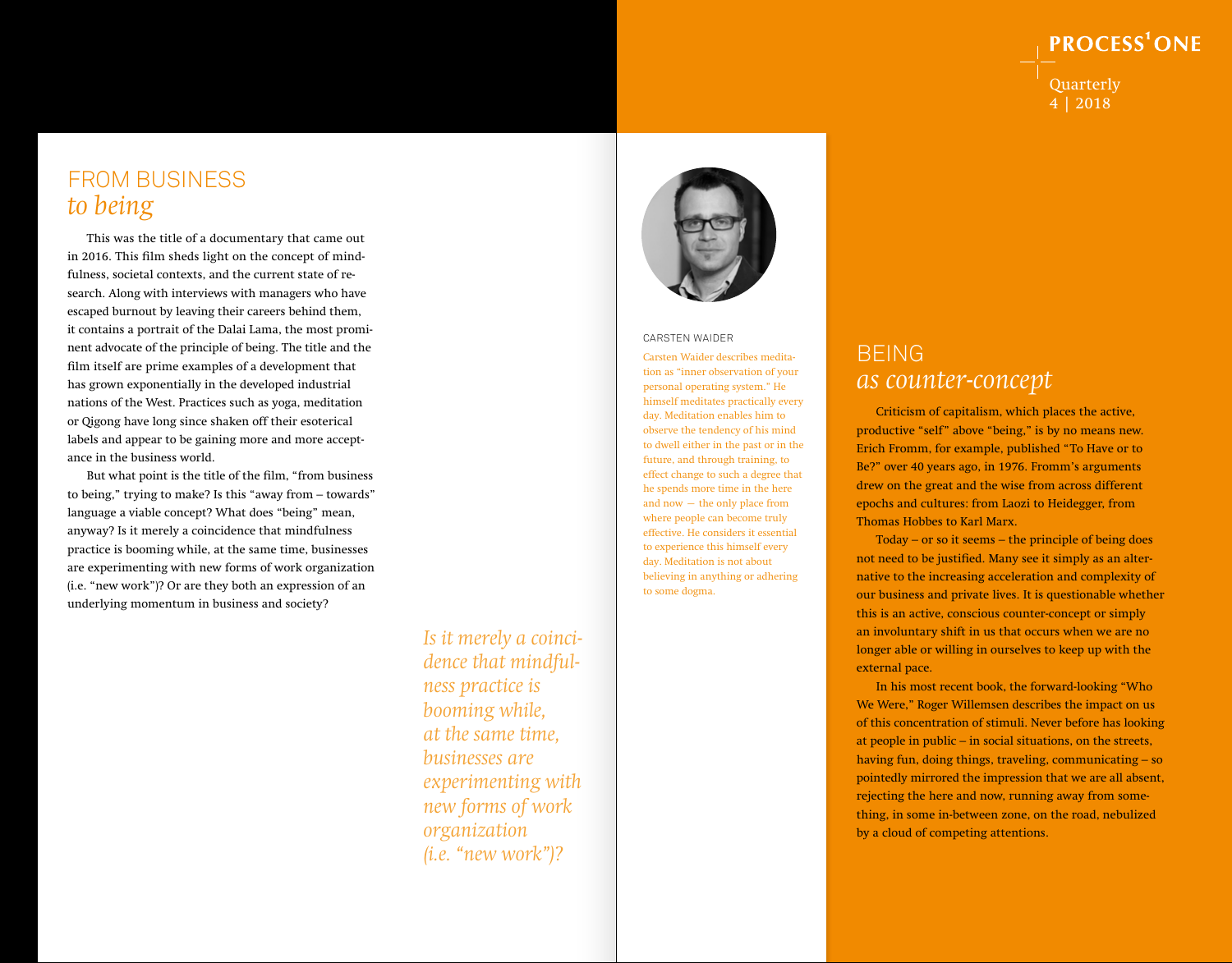## **PROCESS'ONE**

**Ouarterly** 4 | 2018

# FROM BUSINESS *to being*

This was the title of a documentary that came out in 2016. This film sheds light on the concept of mindfulness, societal contexts, and the current state of research. Along with interviews with managers who have escaped burnout by leaving their careers behind them, it contains a portrait of the Dalai Lama, the most prominent advocate of the principle of being. The title and the film itself are prime examples of a development that has grown exponentially in the developed industrial nations of the West. Practices such as yoga, meditation or Qigong have long since shaken off their esoterical labels and appear to be gaining more and more acceptance in the business world.

But what point is the title of the film, "from business to being," trying to make? Is this "away from – towards" language a viable concept? What does "being" mean, anyway? Is it merely a coincidence that mindfulness practice is booming while, at the same time, businesses are experimenting with new forms of work organization (i.e. "new work")? Or are they both an expression of an underlying momentum in business and society?

> *Or are they both an expression of an underlying momentum in business and society?*

*Many see the principle of being as a counter-concept to the increasing acceleration and complexity of our business and private lives.*

#### BEING *as counter-concept*

Criticism of capitalism, which places the active, productive "self" above "being," is by no means new. Erich Fromm, for example, published "To Have or to Be?" over 40 years ago, in 1976. Fromm's arguments drew on the great and the wise from across different epochs and cultures: from Laozi to Heidegger, from Thomas Hobbes to Karl Marx.

Today – or so it seems – the principle of being does not need to be justified. Many see it simply as an alternative to the increasing acceleration and complexity of our business and private lives. It is questionable whether this is an active, conscious counter-concept or simply an involuntary shift in us that occurs when we are no longer able or willing in ourselves to keep up with the external pace.

In his most recent book, the forward-looking "Who We Were," Roger Willemsen describes the impact on us of this concentration of stimuli. Never before has looking at people in public – in social situations, on the streets, having fun, doing things, traveling, communicating – so pointedly mirrored the impression that we are all absent, rejecting the here and now, running away from something, in some in-between zone, on the road, nebulized by a cloud of competing attentions.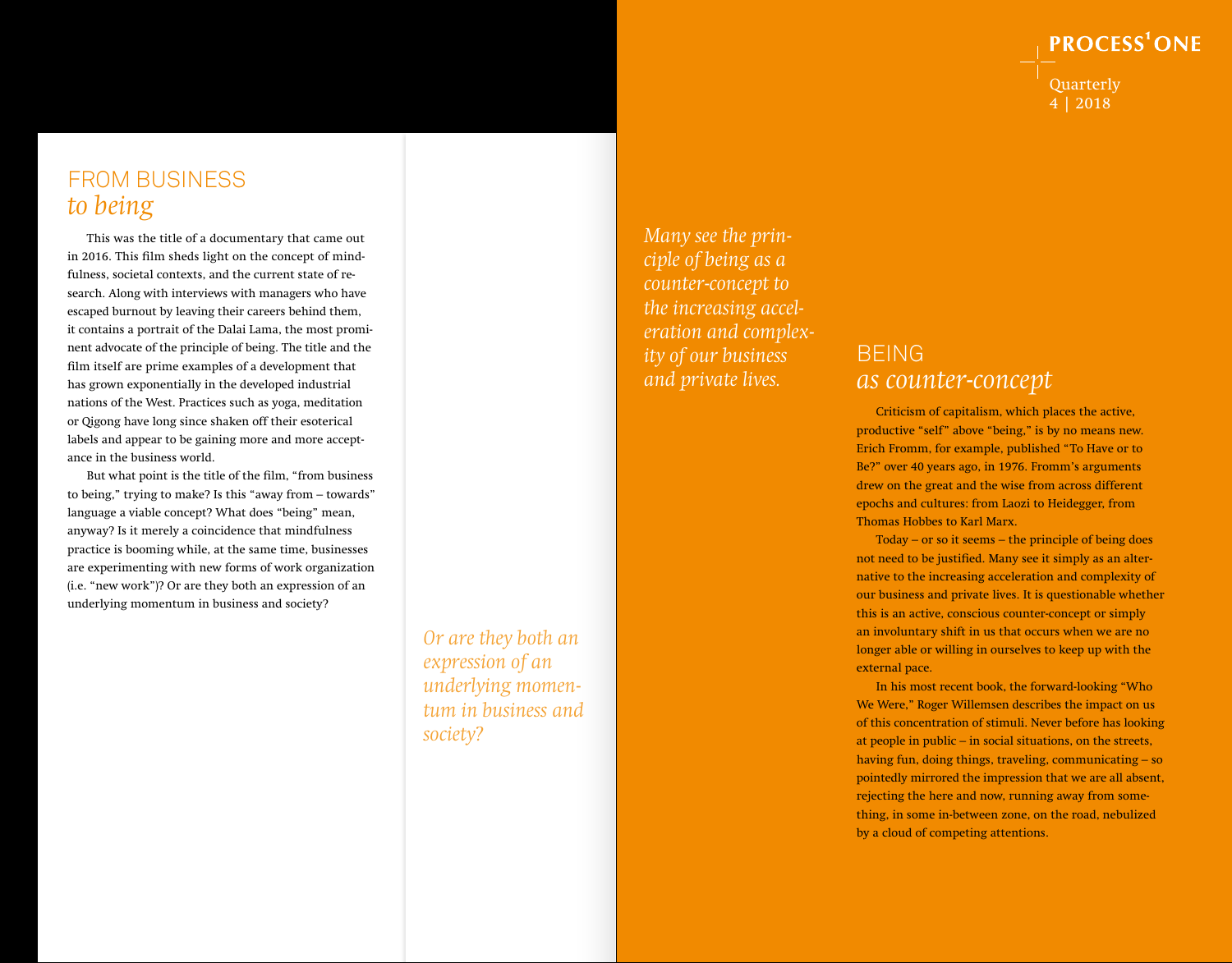## BEING *and purpose*

The question is: What are we actually searching for, in all the things we do, how we act, how we consume? The answer that many contemporary cultural philosophers give: purpose. Purpose gives us the feeling of being integrated in a coherent time and meaning horizon. It helps, individually or collectively, to forge links between the past and the present; it enables us to combine events from the past into a consistent narrative and to give direction to our future. Purpose offers nothing less than coherence and orientation.

And we urgently need orientation. For we are experiencing a historic transition to a society that is generating a surplus of meaning and choice that has not been seen since the invention of printing.

This is where the principle of being, and with it the mindfulness movement, come into play, because it delivers the promise that we can experience purpose in the present. Without doing anything, with no preconditions, right now. All you need is conscious attentiveness.

> *Purpose gives us the feeling of being integrated in a coherent time and meaning horizon.*

*Today it is considered proven that meditation has an effect on the entire body, slowing down cell aging and fostering empathy.*

# BEING *and mindfulness*

This can be cultivated through meditation. The most well-known form in the western world is mindfulness meditation, which was developed by the American molecular biologist and professor of behavioral medicine, Jon Kabat-Zinn. This is a non-religious method of practicing meditation adapted to modern cultural standards that combines elements of Hinduism and Buddhism with the insights of Western medicine. Kabat-Zinn had already recognized in the seventies that regular meditation prevented stress and burnout. A short time later, he founded the Stress Reduction Clinic, where he developed and taught MBSR (Mindfulness Based Stress Reduction).

After almost 50 years of research into meditation, it has now been proven that meditation not only helps to reduce symptoms of stress and burnout, but also has an impact on the entire body, slowing down cell aging and fostering empathy. Meditation has long since gained a foothold in German universities, both as a field of research and as practical training for students, employees, and managers. Similar developments can also be observed in some commercial organizations. Here, it might be interesting to point to the most recent results of research carried out at the Max Planck Institute for Human Cognitive and Brain Sciences in Leipzig. Their research proves that mindfulness exercises help significantly improve leadership qualities such as concentration, creativity, clarity, and compassion.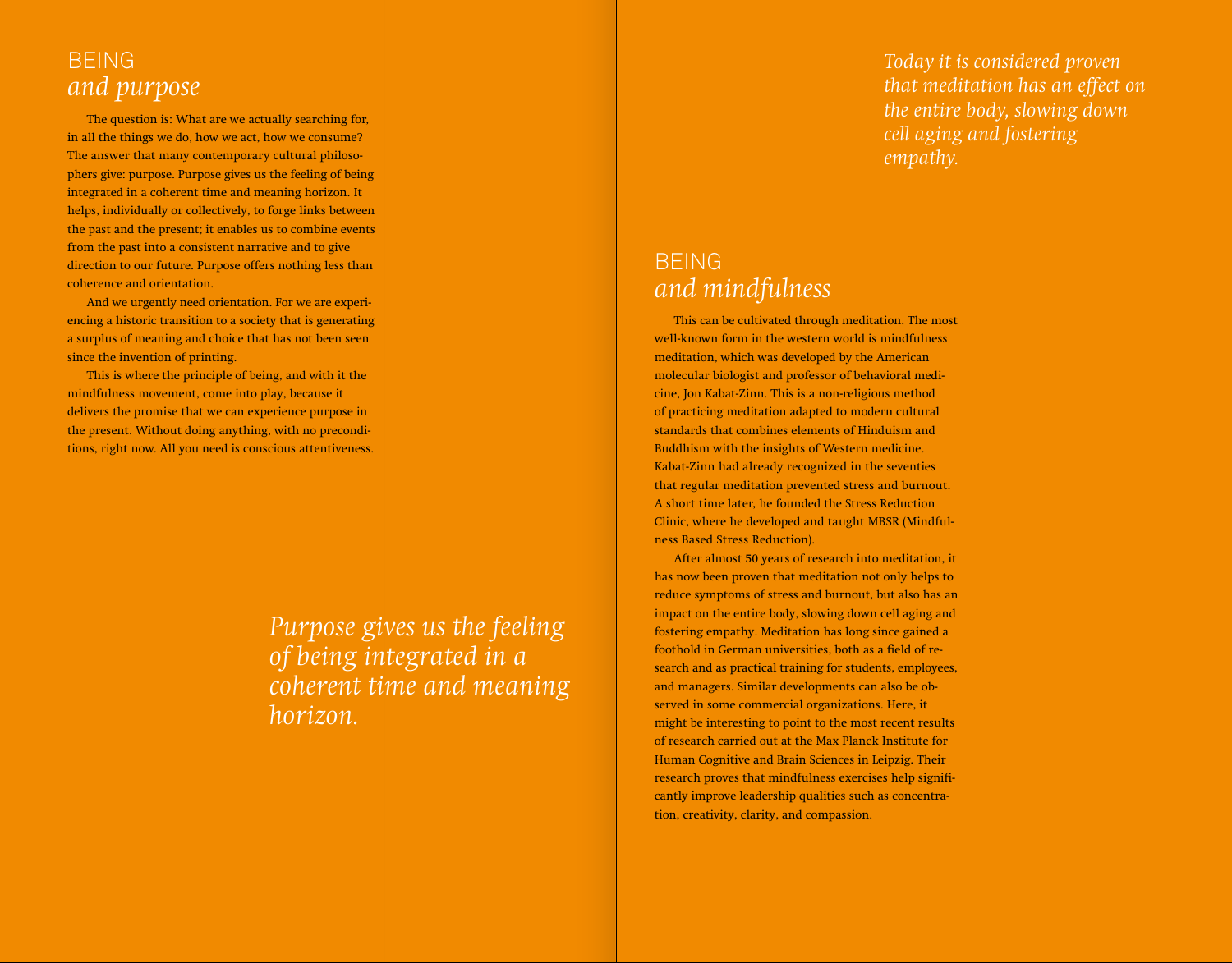#### BEING *in practice*

The question is: Given the benefits promised by mindfulness, it can happen that, when they start learning how to meditate, people put themselves under undue pressure, as they typically have certain assumptions and preconceptions about what meditation should be like.

A widespread belief among the proponents of meditation is that it is essential to enter a thought-free state as quickly as possible. If this state isn't achieved quickly during meditation and instead people start thinking about their waking lives, they put themselves under more pressure. This is not very helpful. Fixed ideas of how to do meditation, how it works, and what the point of it is simply make it more exhausting.

The core technique behind mindfulness meditation is, however, to focus the concentration, such as on breath-ing. If you find your thoughts are starting to drift, simply return to this focus. If you want to integrate meditation into your everyday life, try to observe the following aspects:

- *Free yourself from pre-*1 *conceptions about what meditation should be like. Instead, adopt an attitude of not knowing. Over time, this can lead to a great sense of lightness.*
- *When you do something*  2 *every day, it should be fun. Find a way that is good for you. Try new forms, such as silent sitting, yoga, or always going for the same walk.*
- <sup>3</sup> *3. Wherever possible, when you do it, always do the same thing. In this way, you do not have to cope with new or changing impressions, and it becomes easier to direct your attention inward. It enables external aspects to increasingly recede into the background and space for contemplation is created.*

*Anyone who tries to convince us that we have to decide between business and being is wrong.*

> This "being in the present" is both starting point and goal. As described, the beneficial aspects and ingredients that constitute meditation are quite simple and unconditional.

Indeed, when done regularly, we become less susceptible to the constant battle for our attention waged by the social networks and the digital world, because we discover that there is a space within us that affords us a certain inner distance to "things going on outside," opening up new insights for us. And this then shows us that we can play the game of life on our own terms.

Anyone who tries to convince us that we have to decide between *business* and *being* is wrong. In our view, the only question can be: What seems more beneficial, supportive, forward-looking, appealing to us? *Business* and *being.* That is our answer.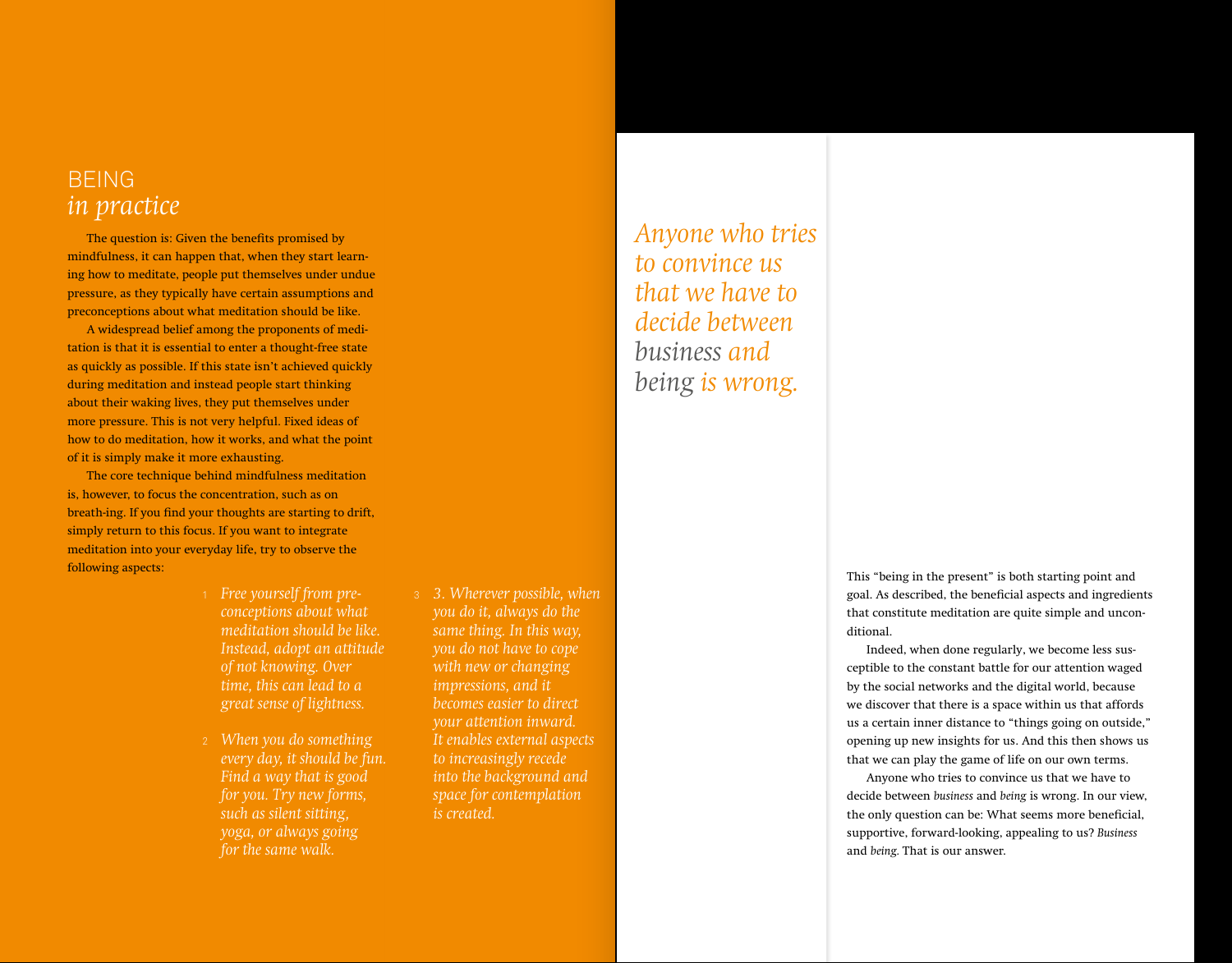#### BEING *in practice*

The question is: Given the benefits promised by mindfulness, it can happen that, when they start learning how to meditate, people put themselves under undue pressure, as they typically have certain assumptions and preconceptions about what meditation should be like.

A widespread belief among the proponents of meditation is that it is essential to enter a thought-free state as quickly as possible. If this state isn't achieved quickly during meditation and instead people start thinking about their waking lives, they put themselves under more pressure. This is not very helpful. Fixed ideas of how to do meditation, how it works, and what the point of it is simply make it more exhausting.

The core technique behind mindfulness meditation is, however, to focus the concentration, such as on breath-ing. If you find your thoughts are starting to drift, simply return to this focus. If you want to integrate meditation into your everyday life, try to observe the Following aspects: This "being in the present" is both starting point and

- 1 *Free yourself from preconceptions about what meditation should be like. Instead, adopt an attitude of not knowing. Over time, this can lead to a great sense of lightness.*
- 2 *When you do something every day, it should be fun. Find a way that is good for you. Try new forms, such as silent sitting, yoga, or always going for the same walk.*

# *Business and being.*

*That is our answer.*

> goal. As described, the beneficial aspects and ingredients that constitute meditation are quite simple and unconditional.

Indeed, when done regularly, we become less susceptible to the constant battle for our attention waged by the social networks and the digital world, because we discover that there is a space within us that affords us a certain inner distance to "things going on outside," opening up new insights for us. And this then shows us that we can play the game of life on our own terms.

Anyone who tries to convince us that we have to decide between *business* and *being* is wrong. In our view, the only question can be: What seems more beneficial, supportive, forward-looking, appealing to us? *Business* and *being.* That is our answer.